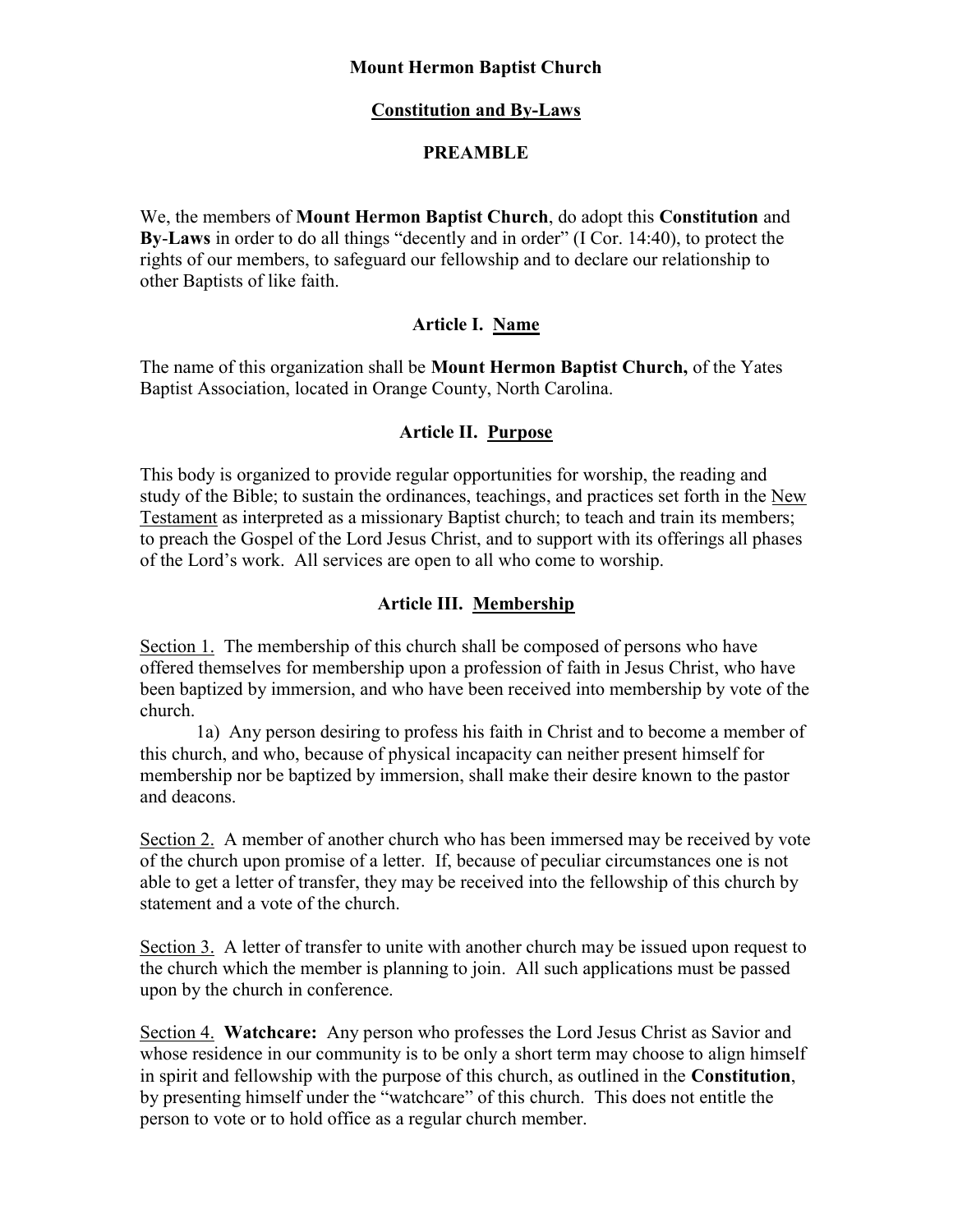Section 5. Membership in the church shall be terminated by death, or transfer of membership to another church. The church, after due notice and opportunity for hearing, and every possible kindly effort to make such action unnecessary, may upon majority vote, terminate the membership of a person in this body or place their name on an inactive roll for reasons it considers sufficient to warrant such action.

# Article IV. Meetings

Section 1. This church shall hold regular meetings for worship, teaching, training, and fellowship.

Section 2. This church shall hold monthly conferences to hear reports from its various organizations, committees and to consider other matters essential to the spiritual welfare and prosperity of the congregation.

Section 3. The church may conduct called business meetings to consider matters of special nature and significance. A one-week notice must be given for the specially called business meeting unless extreme urgency renders such notice impractical. The notice shall include the subject, the date, and time and place; and it must be given in such a manner that all resident members have opportunity to know of the meeting. This meeting will be called by the pastor or deacon chairman.

Section 4. Other meetings of the church as a whole or of authorized groups within the church may be held according to the needs of the congregation.

Section 5. a) Only church members are eligible to vote. b) Any church member may vote by absentee ballot at any called business meeting using the following procedure:

- 1. Secure special ballot and envelope from church office during office hours.
- 2. Unsigned ballot is placed in signed envelope and returned to the church office by the time of the vote.

# Article V. Officers

The officers of this church shall be a pastor, deacons, trustees, clerk, and treasurer; and such other officers as shall be required to do the work of the church in any of its departments or organizations. All of these shall be elected by the church, and shall be members in good standing at the time of election.

# Article VI. Election and Duties of Church Officers

# A. Pastor

Section 1. Call: Whenever a vacancy occurs, a pastor shall be called by the church to serve until the relationship is dissolved at the request of either the pastor or the church. At least thirty days notice shall be given by the church, and thirty days notice by the pastor, unless otherwise mutually agreed upon. The call of the pastor shall take place at a meeting especially set for that purpose. At least one week's notice by mail shall be given the membership. The election shall be upon the recommendation of a pulpit committee.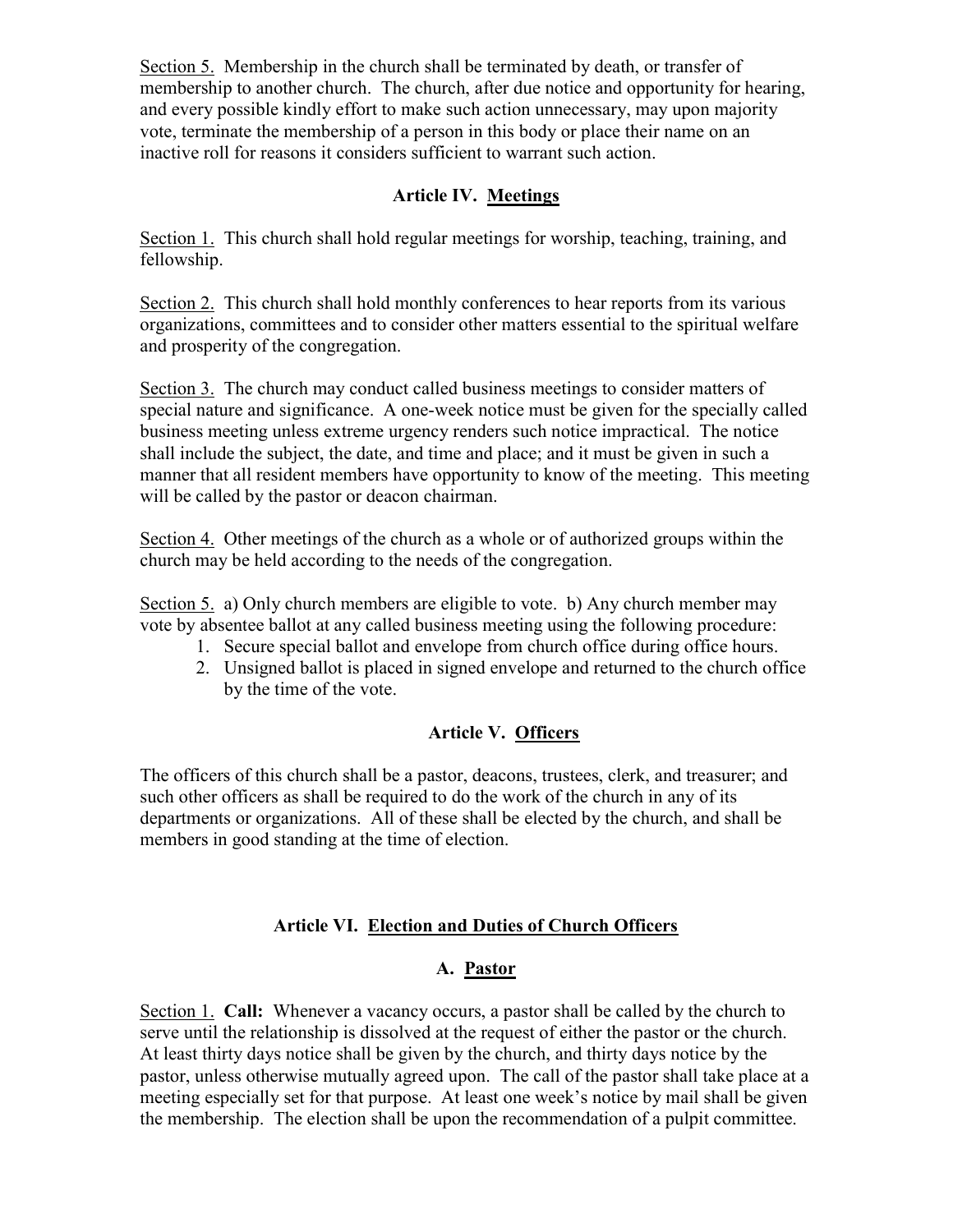Nominations for the pulpit committee shall be presented by the deacons to the church for approval. The congregation shall have the privilege of presenting additional nominations. A committee of five shall be elected. Any agreement between the committee and the pastoral candidate, should be presented to the church prior to his being voted upon.

Only one name at a time shall be presented by the Pulpit Committee to the church for consideration and vote. Election shall be by ballot with an affirmative vote of two-thirds of those present and voting necessary for a call. Should a minister receive less than a two-thirds affirmative vote, the committee will be instructed to notify the minister under consideration that no call is being extended, and to seek out another minister. The meeting shall then be adjourned without debate. Should the minister receive a two-thirds affirmative vote, but decline the call, the committee will also be instructed to seek out another minister.

Section 2. Duties. The pastor shall have in charge the welfare and oversight of the church; he shall be ex-officio member of all organizations, departments, and committees; he may call a special meeting of the deacons or any committee according to procedures which may be set forth in the **By-Laws**, he shall conduct religious services on stated and special occasions, administer the ordinances, minister to members of the church and community, and perform other duties that usually pertain to that office; he shall have special charge of the Pulpit Ministry of the church and shall, in cooperation with the deacons, provide supply when he is absent and arrange for workers to assist in revival meetings and other special services. The pastor shall preside at all meetings of the church except as otherwise provided in the **By-Laws**. He shall be the administrative head of the church and shall arrange for and approve all absences and vacations of all church employees.

Section 3. **Dismissal:** The church may declare the office of pastor to be vacant. Such action shall take place at a meeting called for that purpose, of which at least one week's membership notice has been given. The meeting may be called upon the recommendation of a majority of the personnel committee and the deacons or by written petition signed by not less than one fourth of the resident church members. The moderator for this meeting shall be designated by the members present by majority vote, and he shall be someone other than the pastor. The vote to declare the office vacant shall be by secret ballot; an affirmative vote of two-thirds of the members present being necessary to declare the office vacant. In the instances of gross misconduct by the pastor so excluded from office, his pastoral duties will terminate immediately and the parsonage must be vacated within 30 days.

#### B. Deacons

There shall be three deacons for each 100 members of the church or fraction thereof. The deacons shall be elected from among those members, male or female, who have proven themselves to have Scriptural qualifications according to I Timothy 3, and Titus 1 (this does not exclude divorced persons), and shall have been members of this church for at least one year, and a Christian for two years.

Deacons retiring from active participation by rotation shall retain their title of deacon and may be called upon for service by the church at any time, but shall be ineligible for reelection to the active group until at least one year has elapsed following their retirement from this service.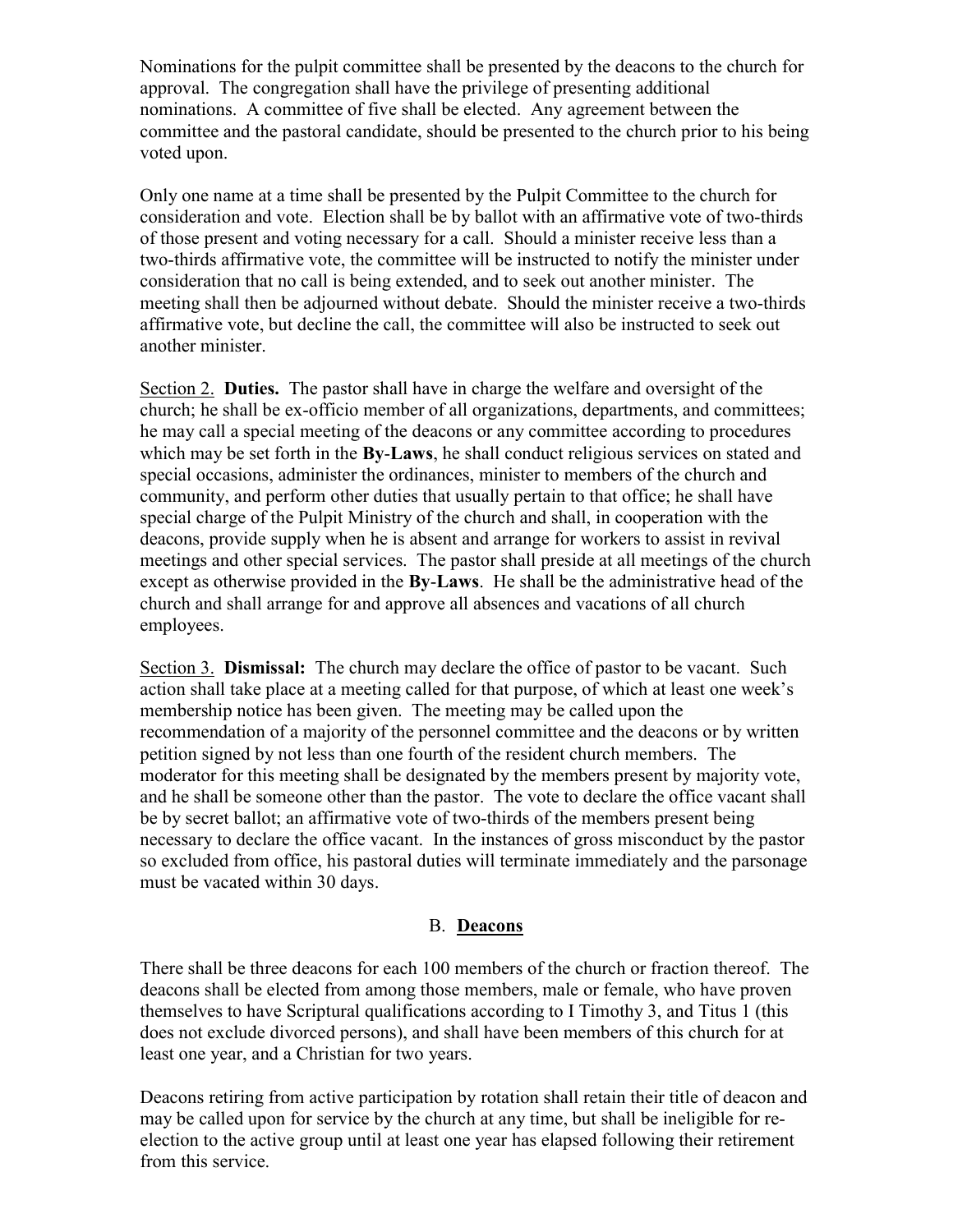Deacon election shall be by secret ballot, for a term of 3 years, with one-third of the number elected each year. If the required number of people do not receive a majority of votes in the first election, the remaining number needed shall be sought in order of the number of votes received, until the required number is achieved. These persons shall then be presented to the church for affirmation and election.

In accordance with the meaning of the work and the practice in the New Testament, deacons are to be servants of the church. Their task is to serve with the pastor and staff in performing the pastoral ministries task of (1) leading the church in the achievement of its mission, (2) proclaiming the Gospel to believers and unbelievers, and (3) caring for the church's members and other persons in the community. The pastor, or the chairman of the deacons, may call the deacons into special session whenever a need for such arises.

### C. Trustees

Their terms of office shall be for three years with one elected each year among the deacons by the deacons. At all times there shall be three trustees who are to hold title to all church property for the benefit of the membership. The trustees shall execute all deeds, mortgages, insurance, and other documents when authorized to do so by the church in conference.

#### D. Clerk

The clerk shall be elected annually. The clerk will be eligible for re-election. It shall be the clerk's responsibility to attend or be represented at all church business meetings, to keep an accurate record of all business transactions, to prepare the Annual Association Letter and to see that it is properly transmitted to the associational clerk. The clerk shall keep a fair and intelligent record of all meetings and duly inscribe them in a permanent record book. This record book shall be compiled and bound every four years. A copy of the Constitution, By-Laws and additional rules shall at all times be kept with the records of the clerk. Any amendments to, or revisions thereof shall, after passage, be prepared in typewritten form by the clerk. They shall be certified by the clerk and added to the copies of the manual so kept. This shall also apply to any resolutions passed for the permanent or temporary government of the church.

#### E. Treasurer

The church shall elect a treasurer annually. The treasurer will be eligible for re-election. It shall be the duty of the treasurer to keep in a bank, and disburse by check upon proper authority all money. The treasurer shall keep at all times an itemized account of all receipts and disbursements and give a financial statement regularly to the church to be preserved by the church clerk. The treasurer's books shall be audited only in the event of a change in treasurer, or if some irregularity should warrant an audit. All books, records and accounts kept by the treasurer shall be the property of the church. The auditing service should not be solicited or performed by any church member.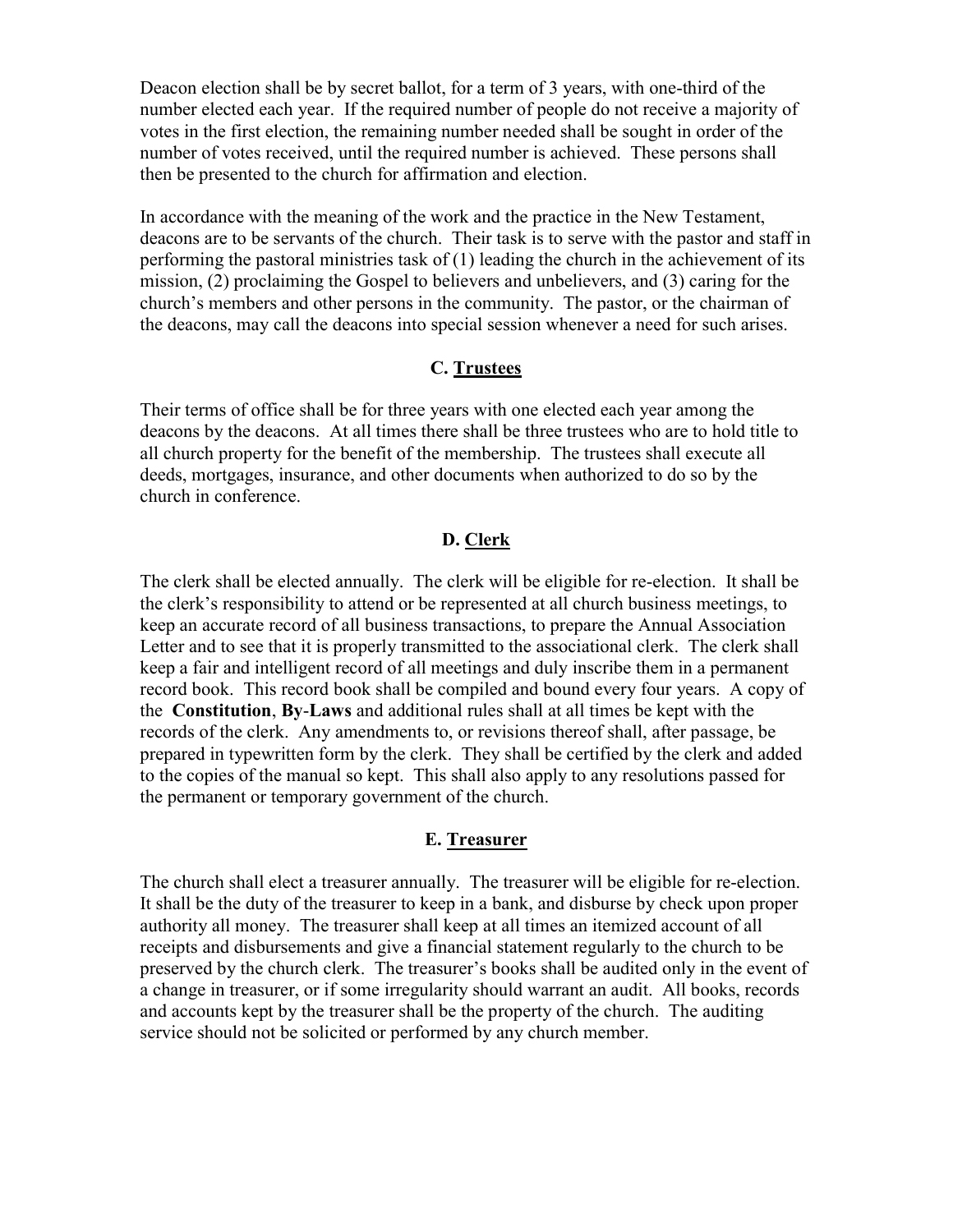## Article VII. Church Government

Section 1. The government of this church shall be congregational in nature and shall be vested in the membership.

Section 2. Moderator: The pastor of the church shall preside as moderator; in his absence the chairman of the deacons as vice-moderator shall preside; in the absence of the moderator and the vice-moderator the church shall designate some other member in good standing.

Section 3. Quorum: A quorum shall consist of the church members present unless otherwise indicated.

Section 4. Minutes: The church clerk shall record Minutes of each business meeting.

# Article VIII. Affiliation

Section 1. This church is an independent body under God, free of any outside control, or power, with authority to determine for itself all church policies, and the use of its property.

Section 2. Affiliation: The adoption of this Constitution will confirm affiliation with the Yates Baptist Association, North Carolina Baptist State Convention, Southern Baptist Convention and Cooperative Baptist Fellowship.

Section 3. Discontinuance of Affiliation and/or Cooperation: The calling of a church conference for the purpose of voting on withdrawal from the affiliation with the Yates Baptist Association and/or discontinuance of cooperation with the Baptist State Convention, Southern Baptist Convention and/or Cooperative Baptist Fellowship will require that one week's notice be sent to each resident member of the church, stating the purpose and time of said conference. Action to withdraw to be valid must be carried by vote of two-thirds of the members present and voting.

## Article IX. Adoption and Amendments

Section 1. This Constitution shall be considered adopted and in immediate effect upon a two-thirds vote of the members present at a regularly scheduled business meeting. This vote shall be taken not less than thirty days after formal presentation of the Constitution to the church, and at least one week's notice of such a meeting shall be given by mail.

Section 2. This Constitution may be amended, altered or repealed by a two-thirds vote of the members present at any regular business meeting of the church; provided that such amendment, alteration or repeal shall have been given to the clerk in writing, and the proposed change shall have been presented to the church in writing at least one month prior to the time the vote is taken.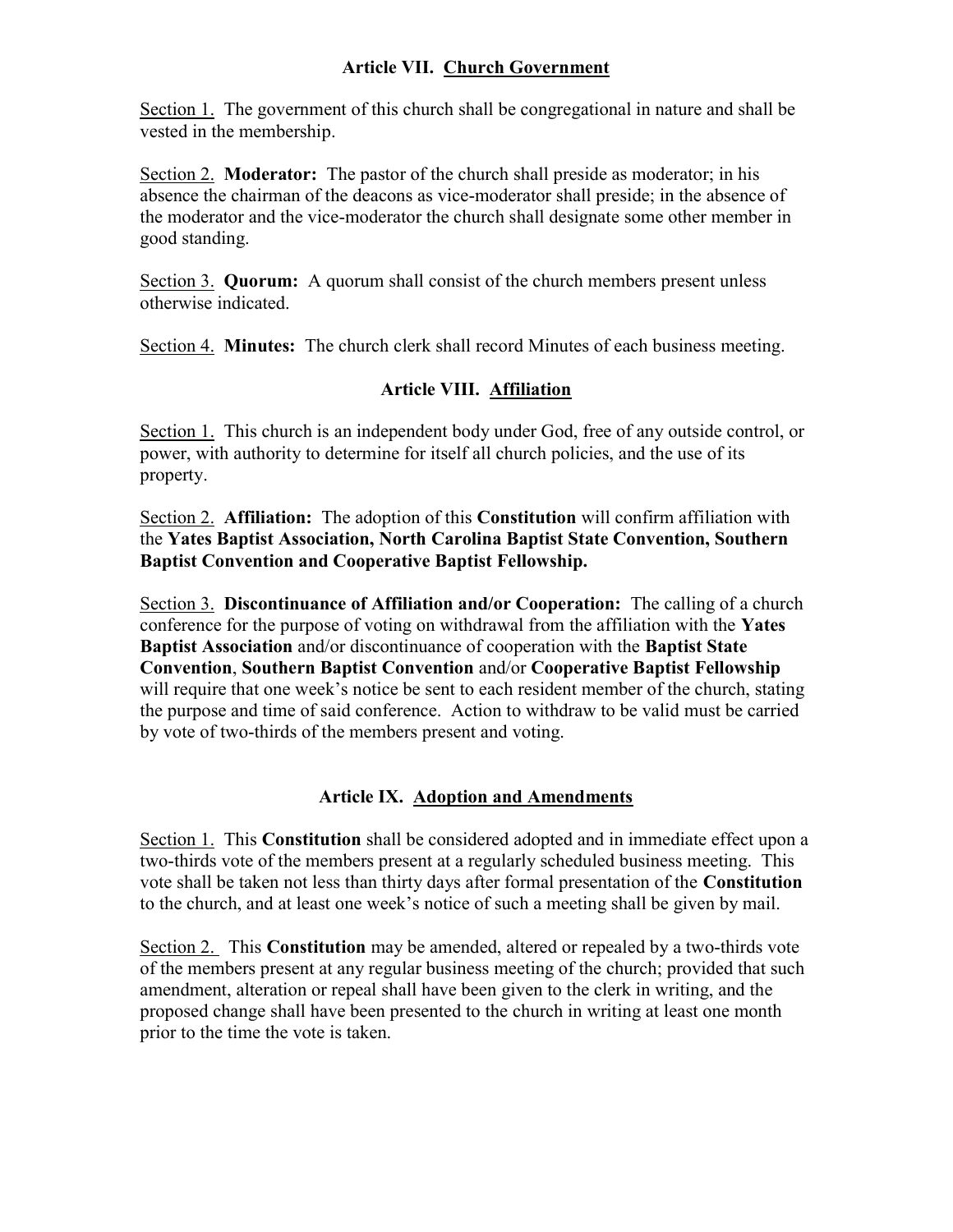## By-Laws

## Article I. Meetings

The church shall hold regular services of worship on Sundays and Wednesday evenings unless otherwise agreed upon by the church.

## Article II. Other Church Officers and Duties

Section 1. Church officers except the pastor and other paid personnel are subject to annual election and shall be elected at the regular business meeting in August. All officers of the church and its organizations, unless otherwise specified, shall be elected for a term of one year, and upon the recommendation of the Nominating Committee. At the time of election, members of the church may of course offer substitute nominations.

Section 2. Discipleship Director: The Discipleship Director shall oversee the Discipleship Team in leading the church in growing in the knowledge and grace of our Lord Jesus Christ. The Director shall give a report of the Discipleship Team in regular business meetings. The chairman of the deacons cannot serve as Discipleship Director.

Section 3. Outreach Director: The Outreach Director shall oversee the Outreach Team in leading the church in missions both locally and abroad. The Director shall give a report of the Outreach Team in regular business meetings. The chairman of the deacons cannot serve as Outreach Director.

Section 4. Children/Youth Director: The Children/Youth Director shall oversee the Children/Youth Team in leading the church in raising the children and youth of the church to become disciples of Jesus Christ. The Director shall give a report of the Children/Youth Team in regular business meetings. The chairman of the deacons cannot serve as Children/Youth Director.

Section 5. Pianist: The Pianist(s) shall play for all public services and shall assist the Music Director in suitable music for the church.

Section 6. Organist: The Organist(s) shall play for all public services and shall assist the Music Director in suitable music for the church.

Section 7. Financial Secretary: The Financial Secretary will keep a record of all contributions in strictest confidence and shall make these records available to the individual members once a year.

Section 8. Sunday School teachers must be members of the church.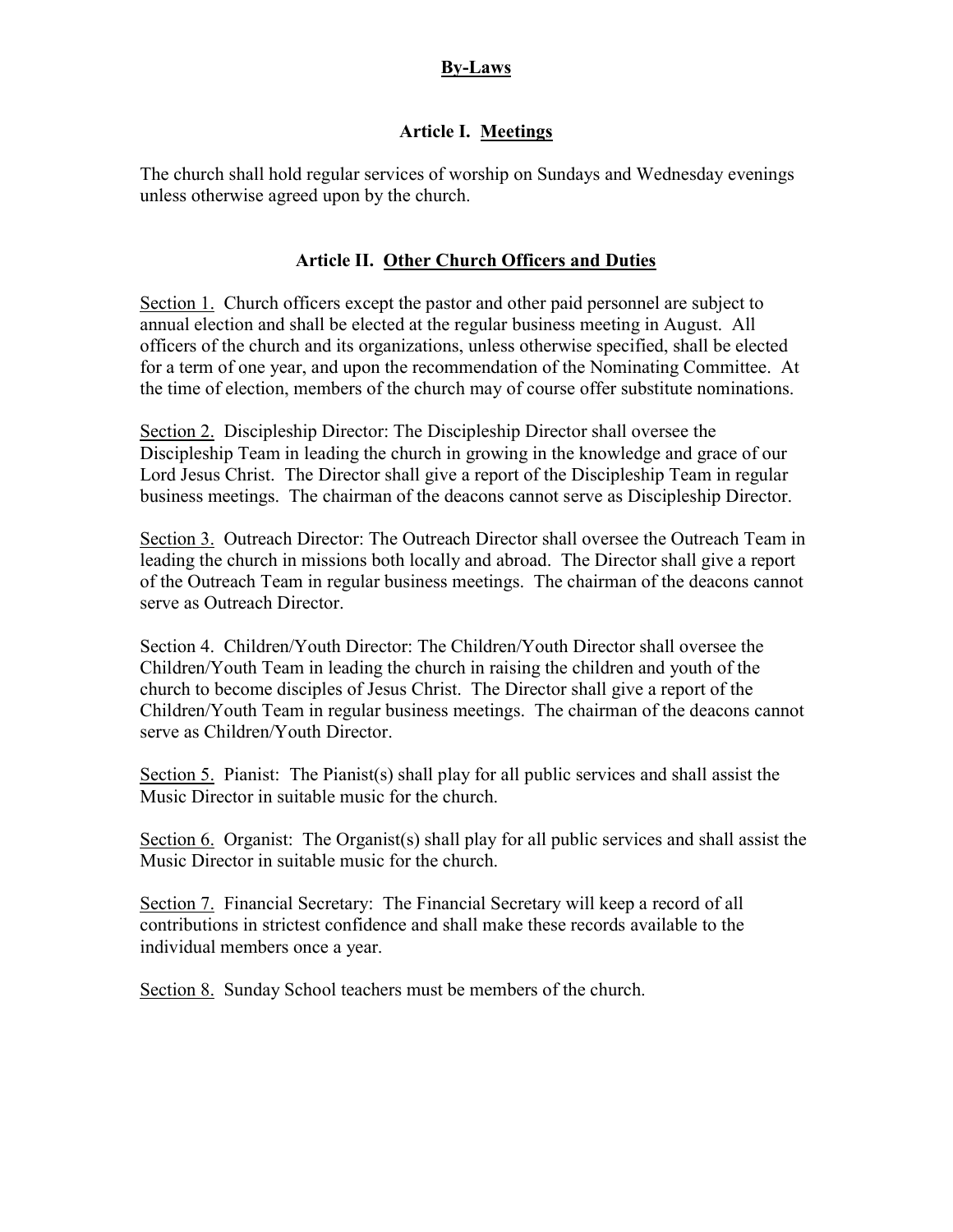# Article III. Committees

Section 1. Standing Committees: The church upon recommendation by the Nominating Committee shall elect such standing committees as may be deemed necessary to carry out the various phases of the program of the church efficiently and effectively. The church shall have the following committees: Nominating, Personnel, Properties, Special Events, Sanctuary, Stewardship, and any additional committees deemed necessary. All the above should be rotating committees, serving 3 years. Individuals must rotate off for one year following a 3-year service on any committee. Any person completing the unexpired term of another person is eligible for re-election to the same committee not to exceed three years total. All members of committees must be members of Mount Hermon Baptist Church.

Section 2. Temporary Committees: The church upon recommendation by the Nominating Committee may elect at any time committees to perform temporary functions. (Example: Constitution or Sanctuary Planning Committee).

Section 3. No member shall concurrently be a member of more than one standing committee.

## Article IV. Minsitry Teams

Section 1. Ministry Teams shall serve for the wellbeing of the church and shall lead the church in The Great Commission. The church shall have the following teams: Discipleship, Outreach, Children/Youth, and Music. The church shall elect the directors of each team except for the Music Team. All directors and members of ministry teams must be members of Mount Hermon Baptist Church.

Section 2: The Discipleship Team members shall consist of the Discipleship Director, Brotherhood Representative, WMU Representative, and one representative from each Adult Sunday School Class. Its mission is to lead the church in growing in the knowledge and grace of our Lord Jesus Christ.

Section 3. The Outreach Team members shall consist of the Outreach Director, Brotherhood Representative, WMU Representative, and one representative from each Adult Sunday School Class. Its mission is to lead the church in proclaiming the Gospel of Jesus Christ both locally and abroad.

Section 4. The Children/Youth Team members shall consist of the Children/Youth Director, all Children and Youth Sunday School teachers, and the leaders of any other children and youth ministries. Its mission is to lead the church in raising the children and youth of the church to become disciples of Jesus Christ.

Section 5. The Music Team members shall consist of the Music Minister, Organist, Pianist, and one at large member of the church to be invited annually by the Music Team. The Music Team shall be led by the Music Minister. Its mission is to lead the church in music that glorifies God and reconciles humanity.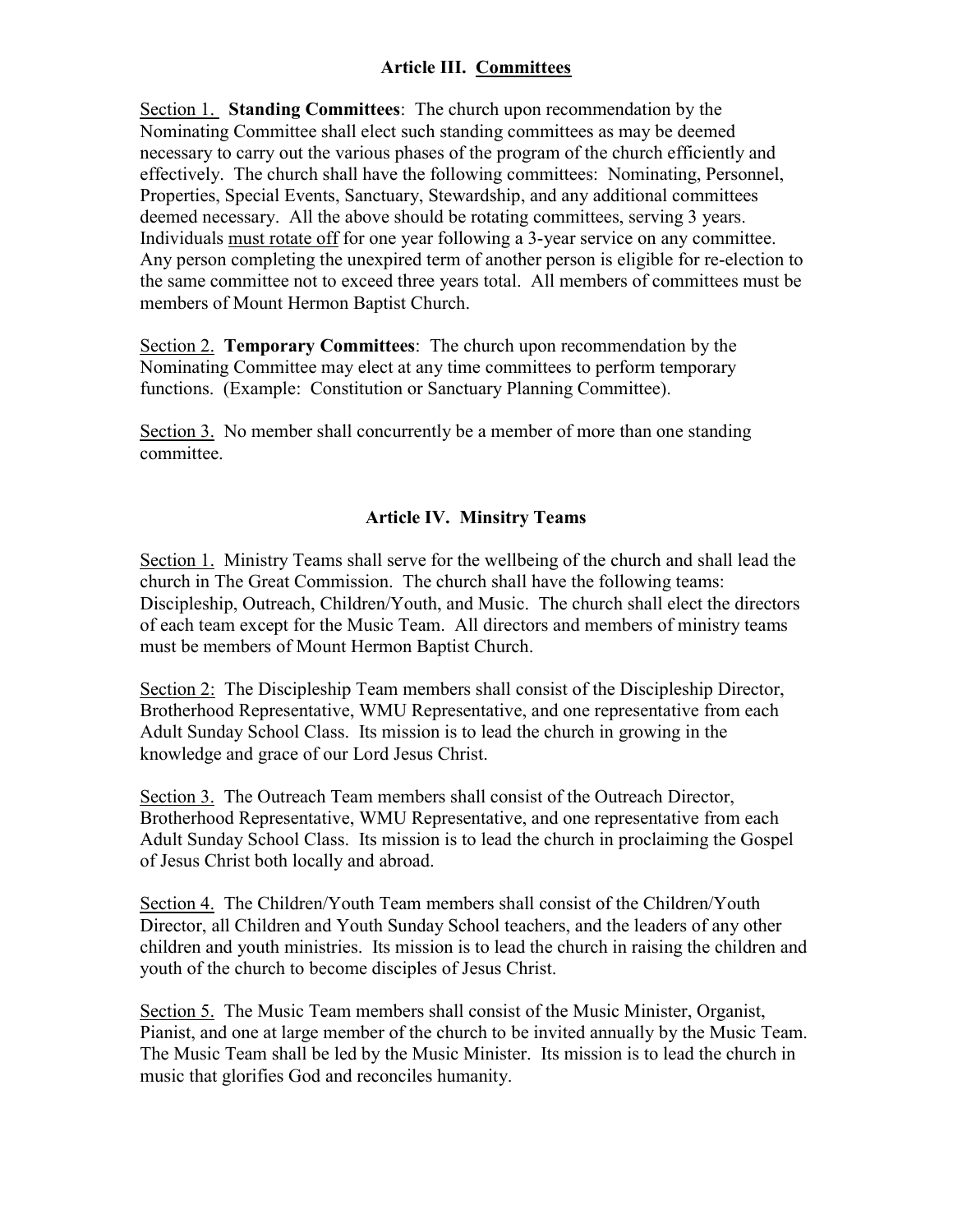## Article V. Church Council

The Church Council shall be a permanent committee consisting of the Pastor, Associate Pastor, Music Minister, Youth Pastor, Chairman of the Deacons, Church Clerk, Treasurer, Discipleship Director, Outreach Director, and Children/Youth Director, and shall meet regularly (at least quarterly) to discuss and coordinate the church program. The pastor shall be responsible for arranging the meeting times and shall act as chairman of this committee.

### Article VI. Ordinances

Section 1. The Lord's Supper. The Lord's Supper is a symbolic act of obedience whereby baptized believers through partaking of the bread and the fruit of the vine, commemorate the death of Jesus Christ and anticipate His second coming. The Lord's Supper shall be observed quarterly, preferably the first Sunday of each yearly quarter, or as otherwise scheduled in advance.

Section 2. **Baptism.** This church shall receive for baptism any person who has received Jesus Christ as Savior by personal faith, who professes Him publicly at any worship service, and who indicates a commitment to follow Christ as Lord.

A. Baptism shall be by immersion in water.

B. The pastor, or whomever the church shall authorize, shall administer baptism. The deacons shall assist in the preparation for and the observance of baptism.

C. Baptism shall be administered as an act of worship during any worship service of the church.

### Article VII. Adoption and Amendments

Section 1. These By-Laws shall be considered adopted and in immediate effect upon a two-thirds vote of the members present at a regularly scheduled business meeting. This vote shall be taken one month after formal presentation of the By-Laws to the church.

Section 2. These By-Laws may be amended, altered or repealed by a two-thirds vote of the members present at any regular business meeting of the church, provided however, that notice and proposal of such amendment, alteration or repeal was given in writing at the preceding regular meeting of the church.

#### Article VIII. Rules of Order

The church shall use Robert's Rules of Order as guides for conducting business meetings.